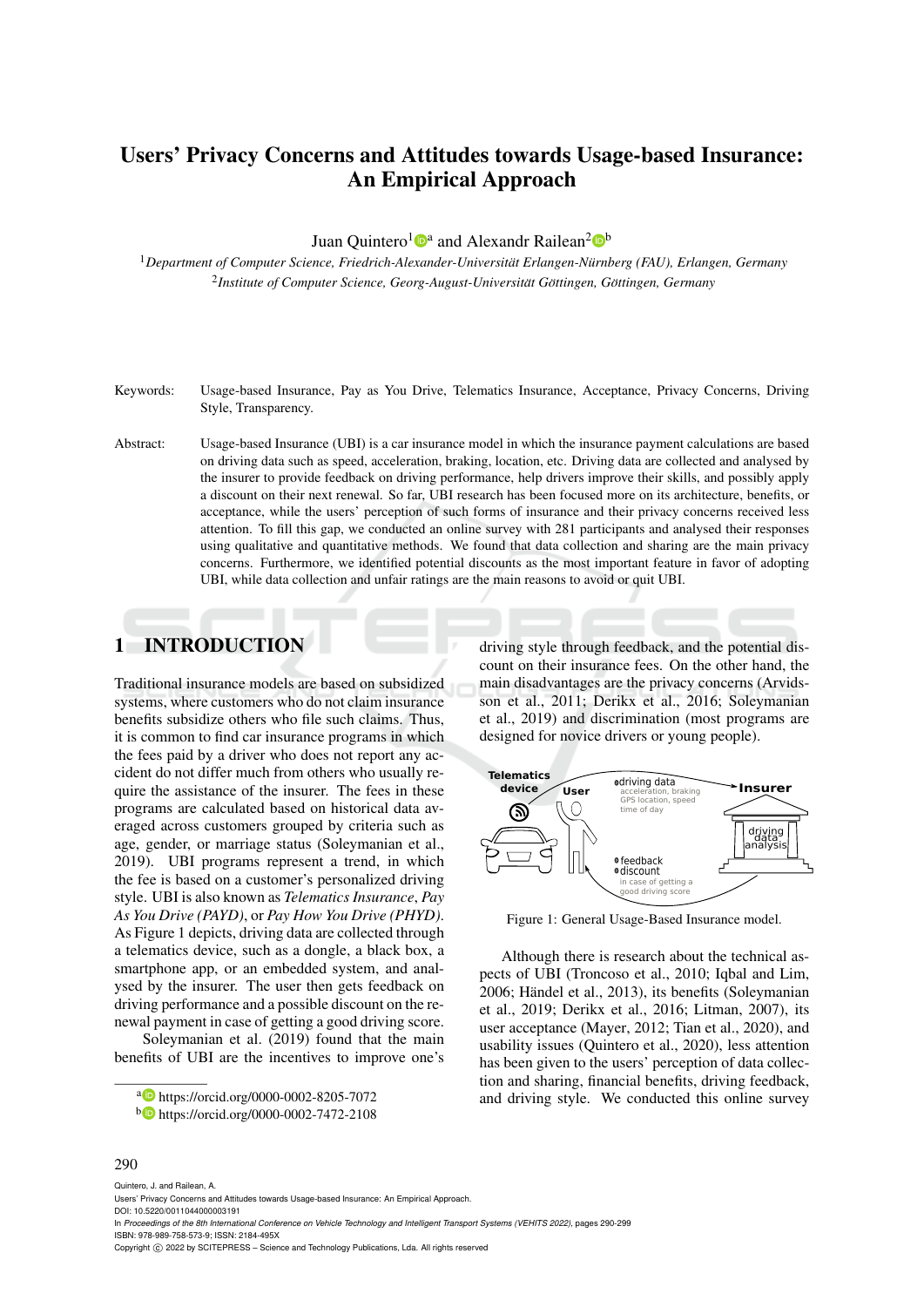to know more about these topics, and identify privacy concerns related to UBI. The following research questions (RQ) are addressed in this paper:

- RQ-1. What are the privacy concerns identified by users with UBI?
- RQ-2. What are the most important features of UBI that influence a person's decision for or against UBI?

The contributions of this study are as follows: (1) we determine that participants are aware of and concerned about the sharing and storage of their driving data, (2) we identify the *discount on the next renewal in case of getting a good driving score* as the most important factor in favor of UBI and *collection of my driving data (GPS location, acceleration, etc.)* and *driving rating is unfair* as the most important factors against deciding to use UBI. (3) Based on our findings, we draw recommendations that can help insurers increase the adoption of UBI. (4) We provide the source code and data to facilitate the replication of our analysis.

# 2 BACKGROUND AND TERMINOLOGY

Based on prior exploratory research (Derikx et al., 2016; Quintero et al., 2020), we identified several key factors as potential candidates for influencing UBI perception. In what follows, we define and describe each factor, and formulate hypotheses about the relationships between these factors.

Intention to Use UBI (IU) is the degree to which a person has formulated a conscious intention to be or not to be covered by UBI (adapted from (Warshaw and Davis, 1985, p. 214)).

Privacy Concerns (PC) follow a scale devised by Dinev and Hart (2006), and relate to opportunistic behavior with respect to the personal information shared with companies by the respondent in particular.

My Perceived Driving Style (MS) is the degree to which drivers believe that they drive carefully and cautiously, obeying traffic rules (adapted from (Mayer, 2012)).

Others' Perceived Driving Style (OS) is the perception of how carefully others drive and follow traffic rules Quintero et al. (2020).

Discount in UBI (DI) is how much money a driver can save by participating in UBI.

Driving Feedback (DF) relates to how often feedback is given to drivers based on their driving performance.

We then formulate the following hypotheses based on the aforementioned factors:

H1. People with low privacy concerns  $(PC<sub>⊥</sub>)$  are more willing to be covered by UBI (IU) than others with high privacy concerns ( $PC<sub>†</sub>$ ).

H2. Magnitude of discount (DI) plays a greater role than the driving style feedback (DF) in UBI perception by users with high privacy concerns  $(PC<sub>†</sub>)$ .

**H3.** People with high privacy concerns  $(PC<sub>†</sub>)$  prefer to avoid using smartphones as a telematics device.

**H4.** People with high privacy concerns  $(PC<sub>^</sub>)$  prefer to avoid sharing telemetry with entities other than their insurer.

# 3 METHOD

In July 2021, we conducted an online survey with UBI users to determine their: (1) privacy concerns with UBI; (2) the most important UBI features that influence a person's decision for or against UBI; (3) preferences for sharing and storage of driving data. The selection criteria for our study were (1) to have a driving license, (2) to have experience being covered by a car insurance program. Our study got approval from the data protection officer of our university. The survey was conducted in English.

#### 3.1 Recruitment

To recruit participants and manage the study we decided to use Prolific, an online platform for research studies, and hosted the survey on a LimeSurvey server in our university. Participants were screened asking about their experience with car insurance and specifically with UBI, as well as when they got their first driving license. Based on the number of UBI programs in the market and the participants in Prolific who met the selection criteria, only participants from Germany, Ireland, United Kingdom, and the United States were considered in this study. The screening survey took approximately 3 minutes to complete. 791 participants out of 807 met the criteria of having a driving license and car insurance. In UBI, we defined Current users (*c*) as people covered by a UBI program. Former users (*f*) are people who had been covered by UBI and for some reason are no longer covered by it. Potential users (*p*) are people with a driving license who never enrolled in a UBI program. In this paper, we noted current, former, and potential users with the subscripts  $c, f, p$  respectively. Thus, we identified 30 current, 77 former, and 684 potential users of UBI. We invited  $30_c$ ,  $77_f$ , and  $250_p$  to take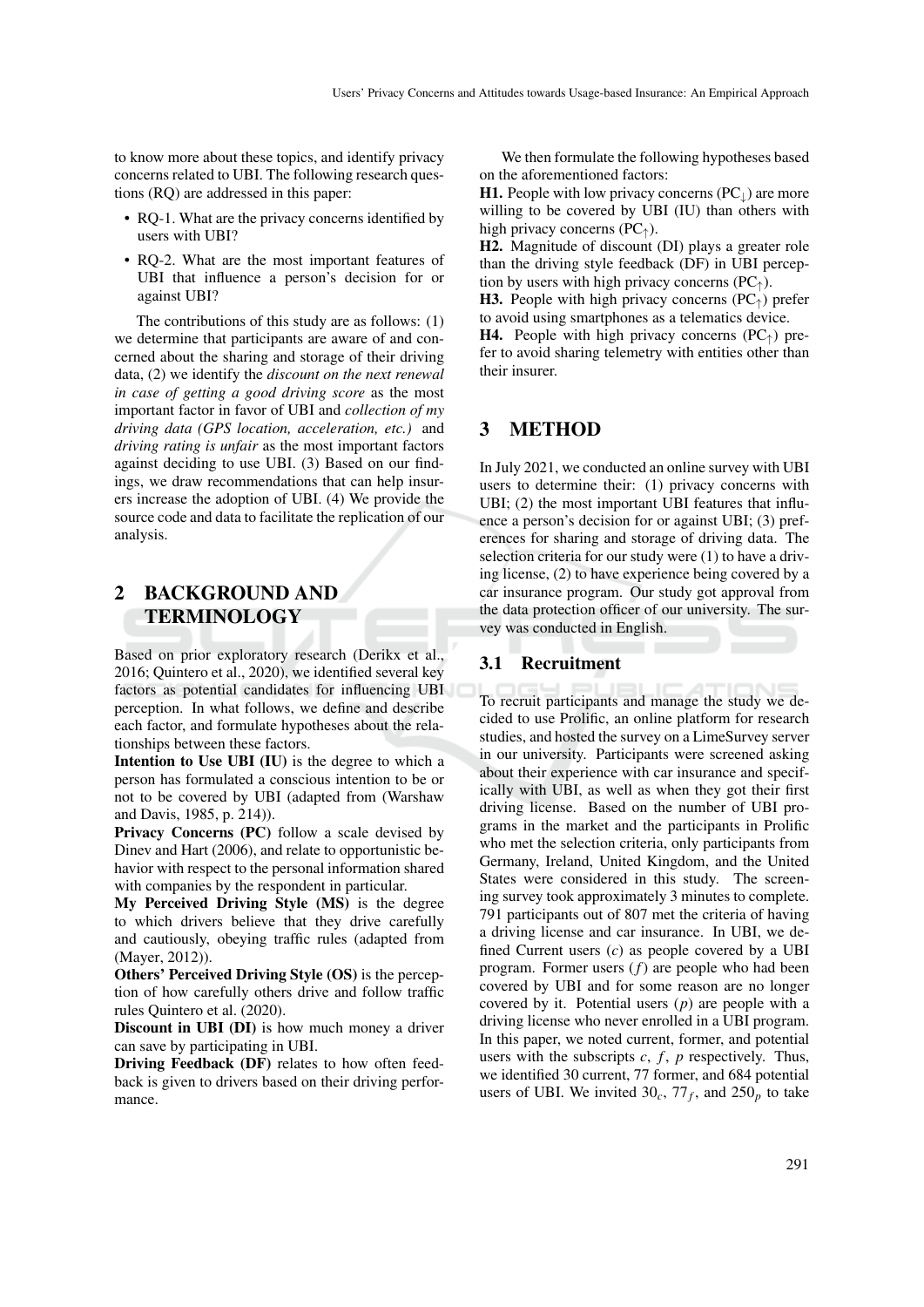part in our study, from which 15*c*, 41*<sup>f</sup>* , and 225*<sup>p</sup>* participated. The survey took approximately 10 minutes to complete. We got a total of 281 completed surveys. Participants were rewarded with 0.30 GBP for the pre-screen survey and 1 GBP for the final survey.

#### 3.2 Survey Structure

We developed the online survey questions based on existing literature and brainstorming sessions. We conducted a pilot with 5 researchers to identify concerns related to wording, and the connection between the research and survey questions. After including their feedback, we conducted another pilot with 6 participants  $(2_c, 2_f, 2_p)$  to test completion time and the survey flow. The final version of the survey has a 55s explanatory video and contains 68 questions, of which 3 are used for checking the understanding of UBI concepts from the video.

In what follows, we summarize the questionnaire, while the full text and other materials are available at zenodo.org/record/6114141:

Part 1: Explanatory video, including 3 quiz questions to validate the understanding of UBI concepts.

Part 2: Questions of UBI coverage, name of insurer and UBI program, and how long participants have been covered by this insurance. For former users, we asked about the reasons to quit.

Part 3: Questions related to privacy concerns (PC) and driving style (MS, OS).

Part 4: UBI scenario depending on each user group  $(c, f, p)$ . We provided a scenario for each kind of participant to contextualize them about using UBI before starting the questionnaire. For *p* users we presented a hypothetical situation in which their insurer is offering a UBI program and they have the option to be covered by UBI. For *c* and *f* users we suggested replying to the survey based on their current and former experience using UBI, respectively.

Part 5: Intention to use (IU) and preferences on UBI. We formulated questions related to which information participants are willing to share for evaluating their driving score, which telematics device they would prefer to use, with whom they prefer to share their driving data, and their preferred frequency and communication channel to get driving feedback. For *c* and *f* users we asked about the discount on their insurance programs.

Part 6: Demographics, such as age, gender, country of residence, education level, occupation, and driving experience (annual distance traveled).

#### 3.3 Data Analysis

After collecting the survey data, we conducted a qualitative and quantitative analysis. We used an inductive thematic analysis (Braun and Clarke, 2006) going from codes to themes to analyse the comments provided by users in the open-ended questions. For quantitative analysis we used Pandas and SciPy, which are open-source data science tools. The statistical techniques we applied are covered in detail in Section 4.2.

## 4 RESULTS

160 participants identified as female, 119 as male, and 2 as diverse. The most represented age category was between 29 and 33 years old. Participants ranged in age from 21 to 77 years old. Regarding education, 118 had a bachelor degree, 74 had completed a postgraduate degree, 85 had completed professional or vocational education, and 4 preferred not to disclose. Most participants were potential users (225*p*,  $41_f$ ,  $15_c$ ) of UBI. The geographic distribution is as follows: United Kingdom (255), followed by United Stated (17), Germany (7), and Ireland (2).

#### 4.1 Qualitative Analysis

Considering that some parts of our survey gave participants the option to offer additional comments about their responses, we performed thematic analysis (Braun and Clarke, 2006) to reveal common themes among the 78 collected entries of unstructured text. Two researchers did so by coding the comments independently, then comparing notes and refining the codebook until consensus was reached. The results of thematic analysis are shown in Table 1. In what follows, we share the highlights, indicating which participant group referred to this idea.

*Distracting feedback* can cause a decline in user satisfaction: "It was annoying that they kept sending me driving alerts, I felt like I was being tracked and watched too much"  $(P36<sub>f</sub>)$ . In addition, it can lead to accidents caused by distracted driving: "On some local roads that are technically limited to 30, virtually every motorist drives at 40. When you're using UBI you have to stick to 30, and this causes a lot of irritation to the drivers stuck behind you, and as a driver it caused me a great deal of stress at times" (P36*f*).

*Model deficiency* relates to statements about issues in scoring algorithms, because they are incomplete and cannot model the complex driving conditions that occur sometimes. For example,  $P22_f$  stated they got a lower score for driving in the dark, even though it was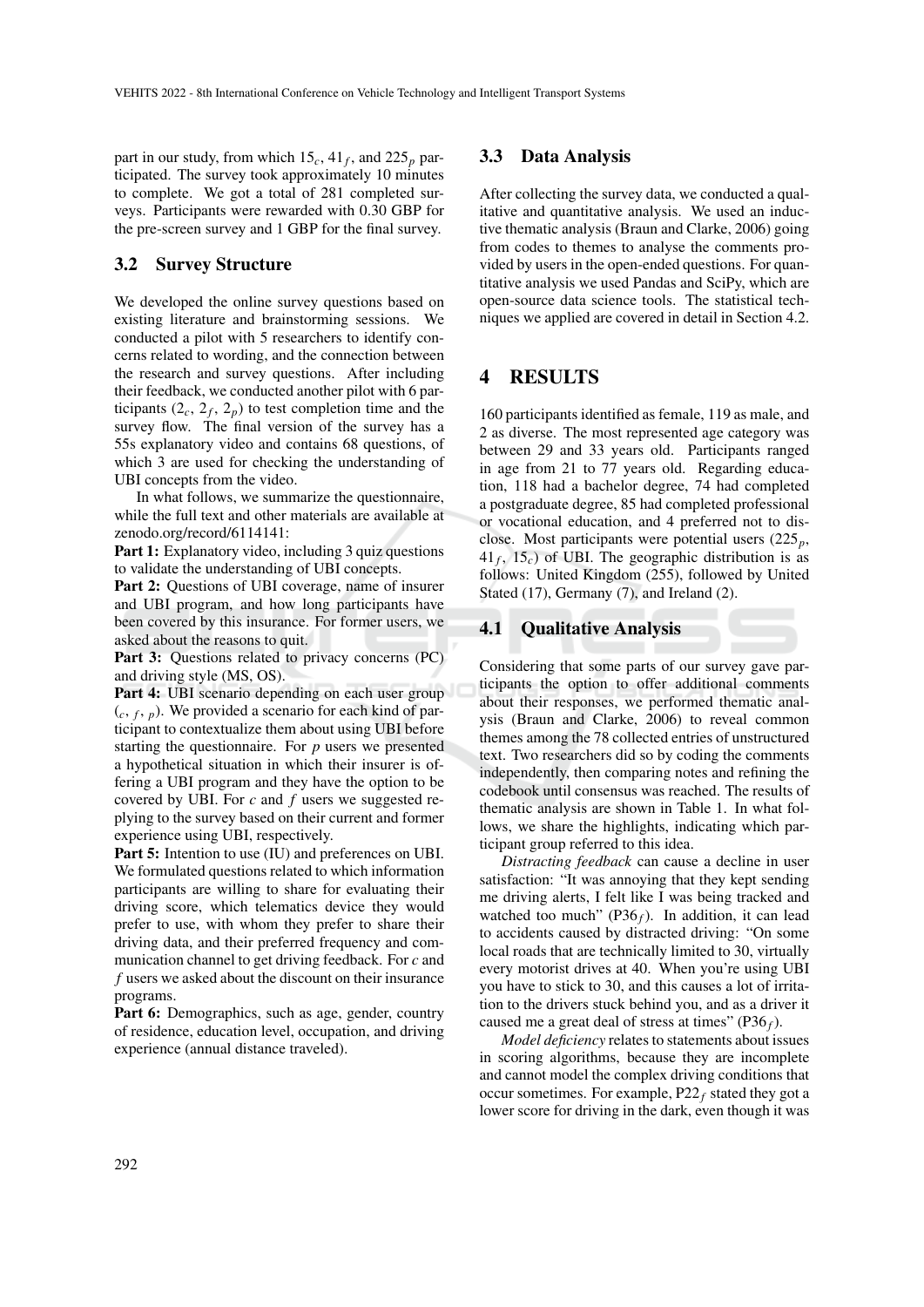| <b>Theme</b>    | <b>Subtheme</b>              | <b>References</b> |                    |                                                                                                                                                                                                                  |                                               |  |
|-----------------|------------------------------|-------------------|--------------------|------------------------------------------------------------------------------------------------------------------------------------------------------------------------------------------------------------------|-----------------------------------------------|--|
|                 |                              | P                 |                    | Code<br>F<br>Financially ineffective<br>Inaccurate data<br>Danger awareness<br>4<br>Difficult to decide<br>Privacy concerns<br>Car sharing<br>Ownership<br>Self-sufficiency<br>Data portability<br>Critical mass |                                               |  |
|                 | Distracting feedback         | 4                 |                    |                                                                                                                                                                                                                  | Users feel uncomfortable using UBI            |  |
|                 | UBI not convenient for users | 4                 |                    |                                                                                                                                                                                                                  |                                               |  |
| <b>Barriers</b> | Model deficiency             | 2                 |                    |                                                                                                                                                                                                                  |                                               |  |
|                 |                              |                   |                    |                                                                                                                                                                                                                  |                                               |  |
|                 |                              | 5                 | $\mathfrak{D}_{1}$ |                                                                                                                                                                                                                  | Scoring process is incomplete or unfair       |  |
|                 |                              | $\overline{c}$    |                    |                                                                                                                                                                                                                  | UBI tailored for young, inexperienced drivers |  |
| Decision        | 3<br>Decision making         |                   |                    |                                                                                                                                                                                                                  |                                               |  |
| making          |                              | 5                 |                    |                                                                                                                                                                                                                  |                                               |  |
| Adoption        | Increasing UBI adoption      |                   |                    |                                                                                                                                                                                                                  |                                               |  |
|                 |                              | 2                 |                    |                                                                                                                                                                                                                  |                                               |  |
|                 |                              | 2                 |                    |                                                                                                                                                                                                                  |                                               |  |
|                 |                              | $\overline{c}$    |                    |                                                                                                                                                                                                                  |                                               |  |
|                 |                              | $\overline{c}$    |                    |                                                                                                                                                                                                                  |                                               |  |

Table 1: Summary of thematic analysis. The references indicate how many participants mentioned a theme, they are coded by participant type: potential, current and former are marked as P, C, and F respectively.

winter, and there are only a few hours of daylight during the season.  $P34_f$  summarized that as "conditions" on the road are not taken into account". In the words of P42*<sup>f</sup>* "those systems are not designed for real world driving ... only the hypothetical driving that is taught in lessons that doesn't exist in real life".

*Danger awareness* describes situations in which drivers are forced to make exceptions and act in ways that would be considered dangerous otherwise: "sometimes it is necessary to overtake and one has to speed up fast to do so and it [the system] can't take this into account. Also I have had to brake quickly to avoid an animal/unexpected unindicated moving across me and got marked down"  $(P2<sub>c</sub>)$ . "If I have to brake because a dog runs out in front of me I shouldn't have that go against me" ( $P63<sub>p</sub>$ ). We henceforth group this issue, along with model deficiency, under the term "big picture" problem.

*Financially ineffective* is how some participants see UBI, because in their experience it never delivered the promise of a lower premium. On the contrary, "[it is] absolutely useless and made my insurance more expensive by default"  $(P42<sub>f</sub>)$ , or "I have never encountered anyone who has had their premium reduced" (P22 $_f$ ). This skepticism could be rooted in the belief that insurance companies only seek increased profits: "insurance companies are in the business of making money, not making driving safer" (P190*p*).

*Inaccurate data* leads to erroneous scoring. Some of our participants encountered loss of a GPS signal or had their telematics devices stop working for a while: "I doubt its accuracy at times. We were told that sometimes the link goes [down] and it can disrupt the reading" (P63 $_f$ ).

*Car sharing* and *ownership* references were also mentioned when pointing out limitations of UBI. When a car is shared by multiple people, it is not always possible to attribute a score to a specific person:

"If you share a car with another person, how does UBI know who to rate or do they just average it out. A lot of people do share after all"  $(P82<sub>n</sub>)$ . This can also occur in families where the car is owned by a parent, but driven by a child: "needs to be a system divorced from driver ownership" (P249<sub>p</sub>).

*Critical mass* must be achieved for UBI to be effective, according to some of our participants. The rationale is related to context, like in the case of *danger awareness*: "Data does not relate your driving to that of others and how it impacts you. If all cars are covered then UBI may be more conclusive"  $(P229<sub>n</sub>)$ .

It can be *difficult to decide* whether to join UBI: "Having never tried it or having had any experience of it, I don't know which I would prefer" (P114*p*).

*Data portability* is another potential acceptance barrier, as tech-savvy users like  $P184<sub>p</sub>$  want to avoid vendor lock-in: "portability of that data across multiple UBI suppliers could also be an issue".

*Privacy concerns* where explicitly named by some participants, for example: "feels very big brother to me, so not a fan" ( $P112<sub>p</sub>$ ), or "do not know if my data will be shared or mis-used, very off putting"  $(PS8<sub>p</sub>)$ .

*Young drivers* are seen as the group to benefit most by some participants, because UBI can help them improve their driving skills: "this is for the younger person starting out on their driving life" (P143 $<sub>p</sub>$ ).</sub>

*Self-sufficiency* can reduce the potential for privacy abuse, e.g.,: "a unit that can work to generate scores without communicating" (P254<sub>p</sub>).

#### 4.2 Quantitative Analysis

To test the hypotheses and answer the research questions, we applied statistical analysis. We first cleaned the data set by discarding responses from participants that did not provide consent, did not have a driving license at the time of participation, or have never been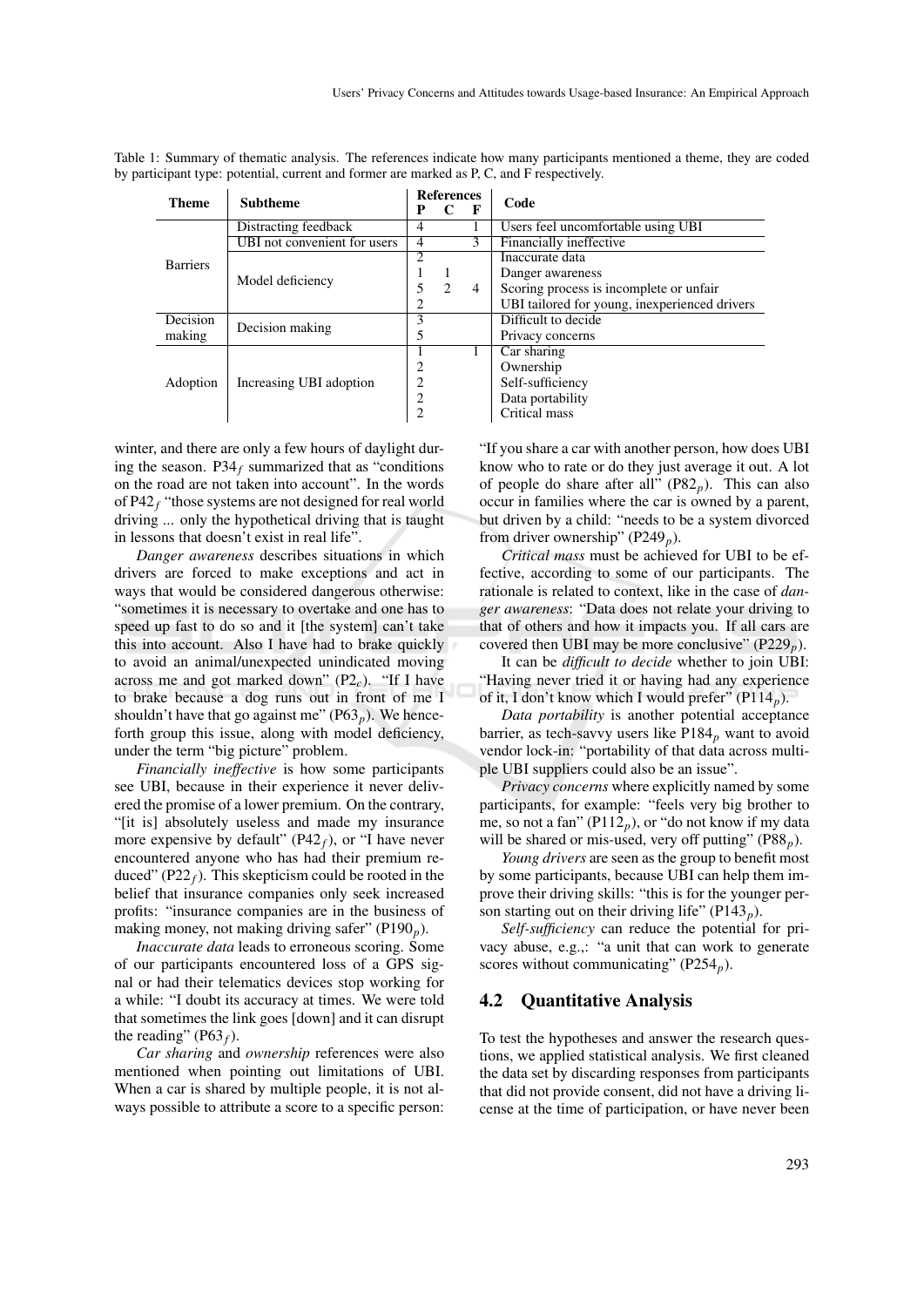covered by car insurance. We then computed the correlations between the following factors: privacy concerns (PC), intention to use (IU), one's driving style (MS), the driving style of others (OS), the discount in UBI (DI), the frequency with which one receives feedback about their driving (DF), and preferences related to collecting (CD) and sharing (SD) driving data. Spearman and Pearson correlation was used for ordinal and continuous factors respectively.

We set the significance level to  $p \leq 0.05$  and use the following thresholds to define the correlations as *weak* <= 0.35, *moderate* <= 0.67, *high* <= 0.89, *very high* <= 0.99, or *perfect* 1 (Taylor, 1990). Note that correlations can be positive or negative, thus a correlation of -0.67 is "negative moderate".

#### 4.2.1 Hypotheses Testing

Prior to running our questionnaire, we formulated several hypotheses about the participants' attitudes towards UBI. In what follows, we list these hypotheses and explain how they were tested. Note that due to space constraints, we do not include the detailed calculations of how the latent variables below were computed. However, all of the calculations are available in the supplementary materials (see Section 3.2).

We considered several latent variables, which we computed via 5-point Likert-scale questions. The variables are: *Intention to use* (marked as IU, measured through 3 questions), *Privacy concern* (PC, 5 questions), *preferences of sharing driving data* (SD, 6 questions), *preference of telematics device for collecting driving data* (CD, 1 question).

We then conducted an exploratory factor analysis to determine how many factors are needed to represent each latent variable. Thus, we used the Kaiser-Meyer-Olkin (KMO) test with a threshold of  $KMO = 0.6$  (Kaiser and Rice, 1974).

Next, we computed the Pearson or Spearman correlation for continuous and ordinal variables respectively. Note that we treat a latent variable as continuous if it can be represented by a single factor that was computed as the mean of ordinal variables.

We now present the results for each hypothesis. H1: Following the methodology above, we find that the Pearson correlation between PC and IU is *corr* =  $-0.129$ ,  $p = 0.046$ . This indicates a weak negative relationship, which suggests that participants with low privacy concerns are more willing to be covered by UBI. Therefore, our findings support H1.

H2: We considered the *Discount*, *Driving feedback*, and *Privacy concerns* only for current and former users, because only they have experience getting discounts and driving feedback in UBI programs. Given that these are ordinal variables, we calculated the

Spearman correlation between PC and DI (*corr* = 0.317,  $p = 0.044$ ), and PC and DF (*corr* = 0.141,  $p =$ 0.379). We found a weak positive correlation between PC and DI, while the correlation between PC and DF is not significant. That means, people with high PC expect to get a high discount in their UBI program. Therefore, H2 is supported.

H3: We analyzed the users' preference to collect their driving data using a *black box*, *dongle*, *embedded system*, or *smartphone app* as telematics device, as well as the option to *not collect* any driving data at all. Following our methodology, we calculated the Spearman correlation, resulting in the coefficients between variables depicted in Table 2

Table 2: Preference of collecting driving data using telematics device. *Corr* is the correlation between privacy concerns (PC) and the preference of collecting driving data using a particular telematics device. Note that entries in gray are not statistically significant.

| Data collection preference | corr     | р         |
|----------------------------|----------|-----------|
| Do not collect data        | 0.283    | 1.407e-06 |
| Embedded system            | 0.022    | 0.713     |
| Dongle                     | $-0.025$ | 0.682     |
| Black box                  | $-0.030$ | 0.611     |
| Smartphone app             | $-0.164$ | 0.006     |

We found a weak positive correlation between PC and the preference to avoid data collection, as well as a weak negative correlation between PC and the usage of a smartphone app as a telematics device. Therefore, H3 is supported. Note that our results do not show whether other types of telematics devices are preferred, as other correlations were not significant. Moreover, the data shows clearly that avoiding data collection is preferred, if the option is available.

H4: We considered the users' preference to share their driving data with *academia*, a *government agency*, a *marketing agency*, *their insurer*, *other insurer*, and *traffic authorities*. We computed the Pearson correlation between PC and the preference to share driving data with the entities above, getting the coefficients depicted in Table 3.

Table 3: Preference of sharing driving data. *Corr* is the correlation between privacy concerns and the preference of sharing driving data with a given entity.

| Entity to share data with | corr     | р         |
|---------------------------|----------|-----------|
| Road traffic authorities  | $-0.197$ | 0.001     |
| My insurer                | $-0.248$ | 2.819e-05 |
| Academic researchers      | $-0.253$ | 1.934e-05 |
| Marketing companies       | $-0.299$ | 3.593e-07 |
| Government agencies       | $-0.305$ | 2.116e-07 |
| Other insurers            | $-0.311$ | 1.132e-07 |

We found a weak negative correlation between PC and the willingness to share driving data with all en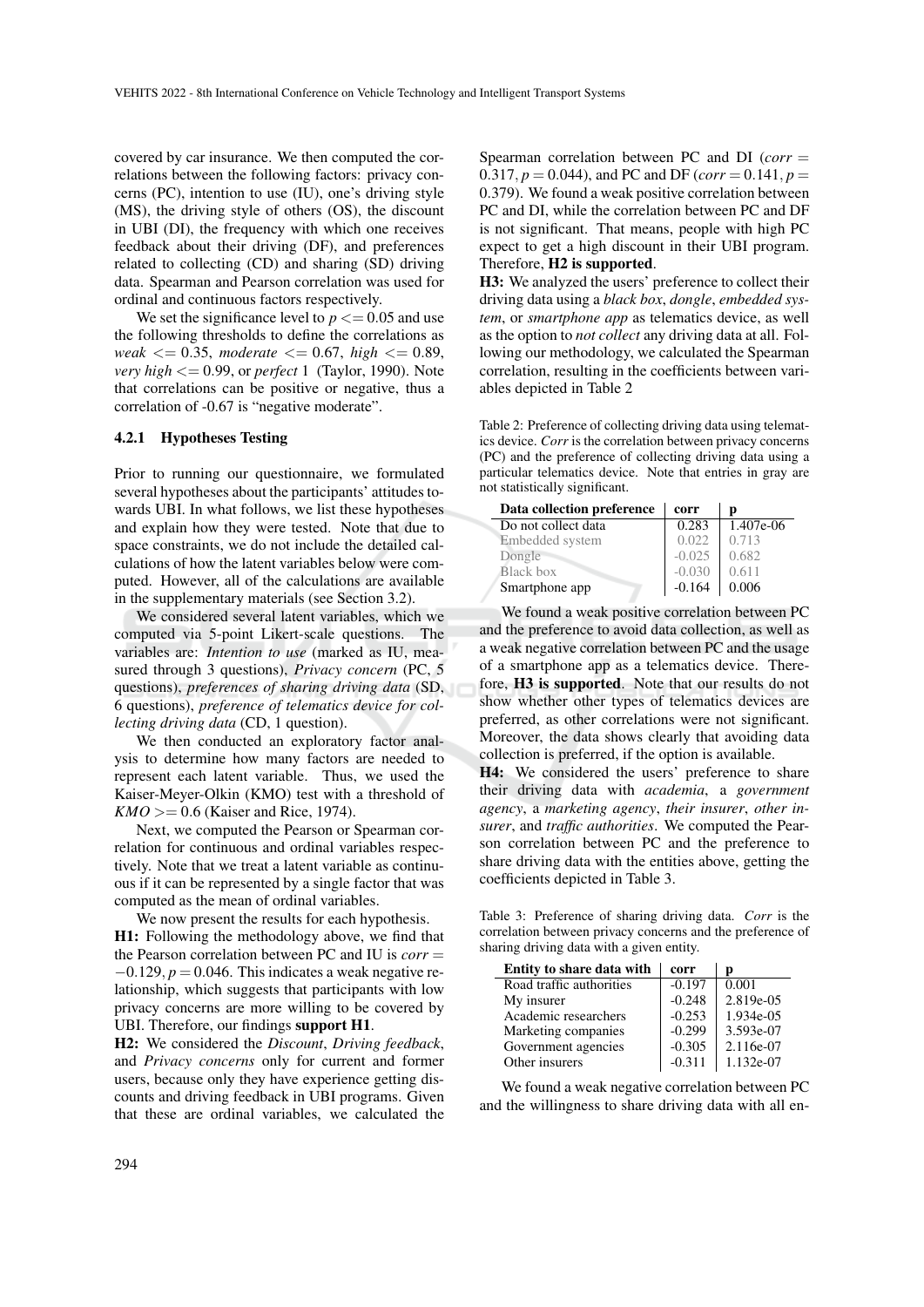tities above. Note that the strength of the correlation varies, e.g., participants with high privacy concerns are less reluctant to share data with road traffic authorities, and more so when it comes to sharing with other insurers or government agencies. For that reason, H4 is not supported, because in retrospect it is clear that the hypothesis was too optimistic. The results show that participants with high privacy concerns would rather not share data with anyone, even their insurer.

#### 4.2.2 Analysis of Research Questions

In this section we present our analysis for each research question.

RQ-1: We considered the *PC* and questions related to the preference of storage and sharing of driving data, as well as the preference of telematics device type. We calculated the Pearson correlation between PC and each storage option for driving data, the results are shown in Table 4.

Table 4: Preference of driving data storage. *Corr* is the correlation between privacy concerns and the preference of storing driving data in a specific device or place. Entries in gray are not statistically significant.

| Data storage preference           | corr     |        |
|-----------------------------------|----------|--------|
| Dev. installed by me              | $-0.026$ | 0.663  |
| Dev. installed by certified staff | $-0.092$ | 0.122  |
| Insurer                           | $-0.155$ | 0.009  |
| Other insurer                     | $-0.176$ | 0.003  |
| My phone                          | $-0.217$ | 0.0002 |

The negative correlation shows that participants with high PC are reluctant to accept the collection of driving data regardless of storage method.

We also found that the Pearson correlation between PC and the option to participate in UBI without storing driving data is  $corr = 0.215$ ,  $p = 0.0003$ , thus confirming the previous finding.

We also asked our participants about their preference to share driving data (e.g., speed, location, mileage, dashcam footage, etc., see materials referenced in Section 3.2 for a complete list). We found that participants are more open to sharing their speed, mileage, and braking behavior. Participants with high privacy concerns are not willing to share their location and dashcam recordings. More participants with high privacy concerns prefer not to share their driving data (14.95%) than those with low (1.42%) and neutral (3.56%) privacy concerns.

In addition, we computed the Pearson correlation between PC and the preference of sharing driving data with various entities. We found a weak negative correlation between PC and all previously mentioned entities (see Section 4.2.1), which suggests that participants with low privacy concerns are more willing to share their driving data.

We also asked our participants about their preference to use UBI with a black box, dongle, embedded system, or a smartphone app. We found that more participants with high privacy concerns like to get the benefits of UBI without any data collection.

If data collection is mandatory, participants with low and neutral privacy concerns would prefer to use a smartphone app as telematics device.

We conclude that participants identified as privacy concerns the sharing and storage of their driving data, especially when it comes to their position and dashcam recordings.

RQ-2: We asked participants about the most important features of UBI in favor and against UBI. Based on previous research and forums of UBI, we collected features of UBI, elaborating two lists, one with the arguments in favor (e.g., potential discount, driving feedback, etc.), and another with arguments against UBI (e.g., unfair ratings, age constraints, privacy concerns, etc.).

We found that a *discount on the next renewal in case of getting a good driving score* is the most important factor that influences a person's decision in favor of UBI. On the other hand, *collection of my driving data (GPS location, acceleration, etc.)* and *driving rating is unfair* are the most important factors against deciding to use UBI.

Other Findings: In addition, we found a weak positive correlation between PC and DI (*corr* =  $0.334, p = 0.012$ , which suggests that participants with high privacy concerns expect a high discount. For driving feedback, we found that most participants do not want to get any feedback. However, if it were mandatory, they would like to receive it through email or a smartphone app.

We found a weak positive correlation between the MS-IU (*corr* =  $0.181, p = 0.002$ ), which suggests that people who consider themselves good drivers are willing to use UBI. We also found that only 8 participants out of 281 consider themselves bad drivers.

We found that participants aged between 29 and 38 have the highest privacy concerns. Also, participants under 33 are more willing to be covered by UBI. Participants with a Master or Bachelor's degree have the highest privacy concerns in our sample. In terms of occupations - employees, workers, and civil servants have the highest privacy concerns.

We did not find significant correlations between the intention to use and the participants' gender, the mileage driven, the discount in UBI, the residence country of our participants, or OS.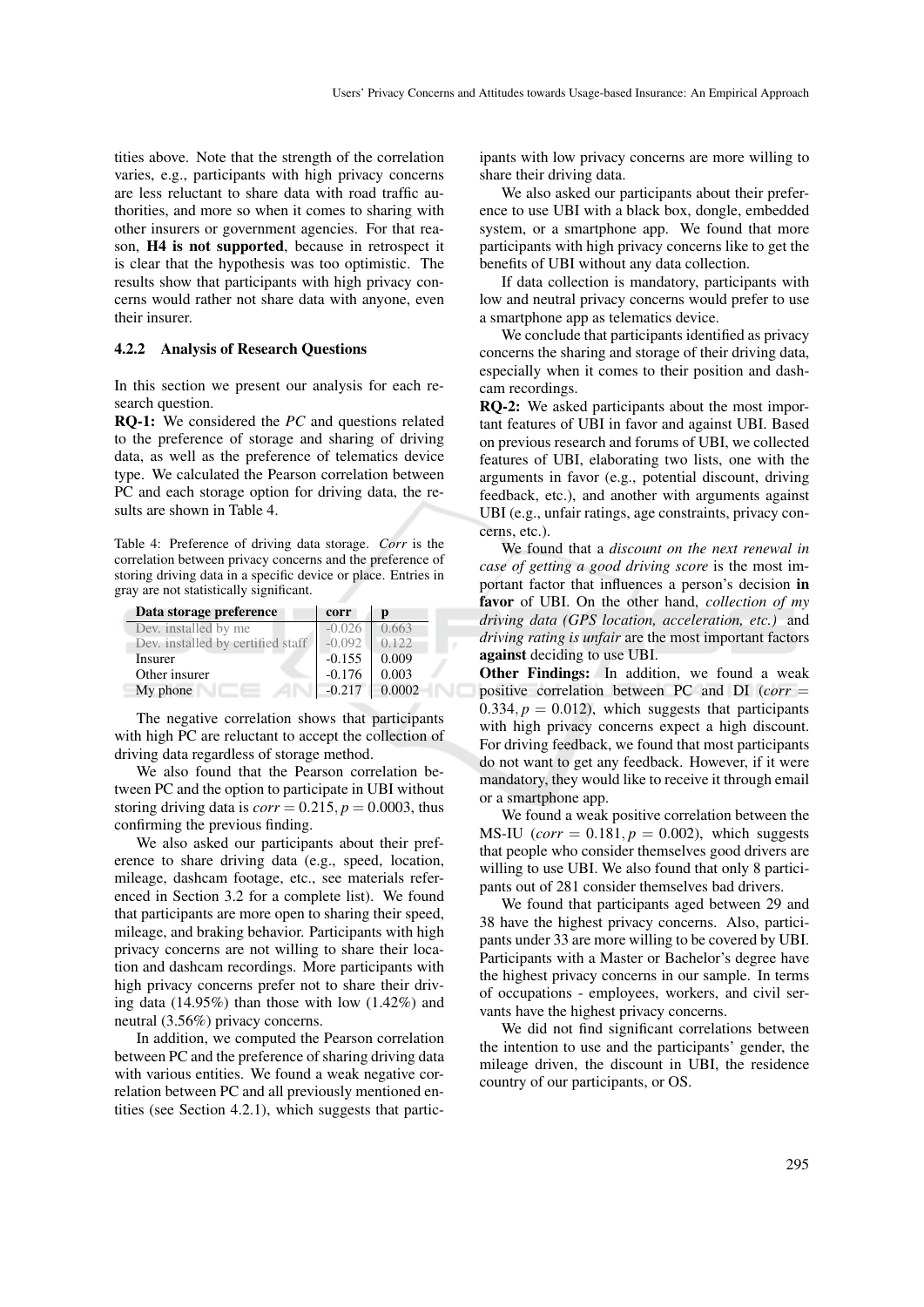### 5 DISCUSSION

Our findings indicate that participants with high PC prefer not to use smartphone apps as telematics devices. This could be because participants are informed about potential vulnerabilities and tracking issues associated with smartphones, therefore they do not regard them as secure or private. However, this question remains to be explored in future research.

The correlation between privacy concerns and the expectation of a higher discount could be caused by the fact that privacy conscious users want a fair compensation for the data they share. In contrast, users with low privacy awareness may not fully realize the value of what they give up, hence they accept less favorable terms and have lower expectations.

Overall, our participants referred to the sharing and collection of data as the main factors that make them hesitate to join to UBI. The results show that participants would be more open towards UBI if they could take advantage of it without data collection and sharing. It is thus possible, that a self-sufficient system that relies on the resources of the car itself, and does not involve third parties, could have a higher acceptance. To the best of our knowledge, no such solutions are available to customers at the moment. Some researchers proposed systems that collect and share aggregated data (Händel et al., 2013; Iqbal and Lim, 2006; Troncoso et al., 2010), however they are susceptible to the "big picture" problem discussed in Section 4.1. Therefore, the design of an accurate and auditable self-sufficient solution remains an open question. We hypothesize that this can be achieved by re-purposing self-driving car technology. According to the requirements defined by the Society of Automotive Engineers (SAE) in (SAE J3016, 2018), a level-2 autonomous vehicle must be able to control steering, braking and acceleration independently (i.e., without receiving instructions from a remote server). Therefore, it must be aware of the environment, which includes other cars, road markings, weather and road conditions, etc. A re-purposed system could leverage the same technology, but with the goal of *evaluating the driving style* like an examination officer would, rather than with the goal of driving the car. Such an "examiner AI" could not only alleviate privacy concerns, but also address the "big picture" problem.

This would be of a great benefit, because our results show that a common limitation perceived by participants is the inability of UBI to understand the big picture of the road conditions, thus leading to inaccurate scores. Moreover, some users consider the scores to be unfair, this can happen if they deviate from the rules to prevent an accident. Such maneuvers

are penalized by the algorithm, because it is unaware of what other agents (e.g, drivers, vehicles, pedestrians, animals) were doing in the given circumstances. Some of our participants express skepticism regarding UBI, stating that it will be inefficient unless a critical mass is achieved: either all vehicles must participate in such insurance, or the algorithms must be sophisticated enough to consider all relevant external factors. Since this is not feasible at the moment, a solution would be to make the algorithms more tolerant to such *outlier behaviour*. For example, they could penalize drivers only if they consistently deviate from the rules. Another possibility would be to provide an option to dispute scores. However, this feature must be implemented by taking into account the *burden of proof*. A driver may not always have a video recording to prove their innocence (e.g., in some countries such cameras may be illegal), so it would be unfair to penalize them if they failed to provide evidence during the dispute. We believe that insurers are in a better position to collect such evidence (e.g., by contacting traffic safety authorities, retrieving public camera footage, etc.), and thus the *presumption of innocence* principle must be guaranteed.

The feedback collected from our participants indicates that insurers are yet to make a compelling argument about why their service is unique and worth the investment. This could make some potential users hesitate to sign up, because UBI requires too much commitment up-front (e.g., acquiring new hardware, possibly modifying something in the car, etc.), without the certainty that good driving will lead to a discount. This is especially relevant when potential users learn from others through word of mouth that they have never met anyone who actually got a discount. Therefore, we posit that there could be an entry barrier that insurance companies have to bring down, e.g., by offering the hardware for free or by leveraging the hardware that modern cars are equipped with from the factory, or by improving transparency and making it easy to make accurate estimations of the discount amount. Such transparent estimation tools could assist potential users in making informed decisions.

Disagreement with the calculated driving scores is a major concern raised by the participants. Although none of them has explicitly stated they want more transparency in this calculation, we believe that the lack of such information could make users less likely to perceive the scoring results as objective. Our data show that most participants consider themselves good drivers, so they could attribute errors to the algorithm rather than to their own behaviour, thus reducing the level of satisfaction with the service. Therefore insurers might remediate this by increasing the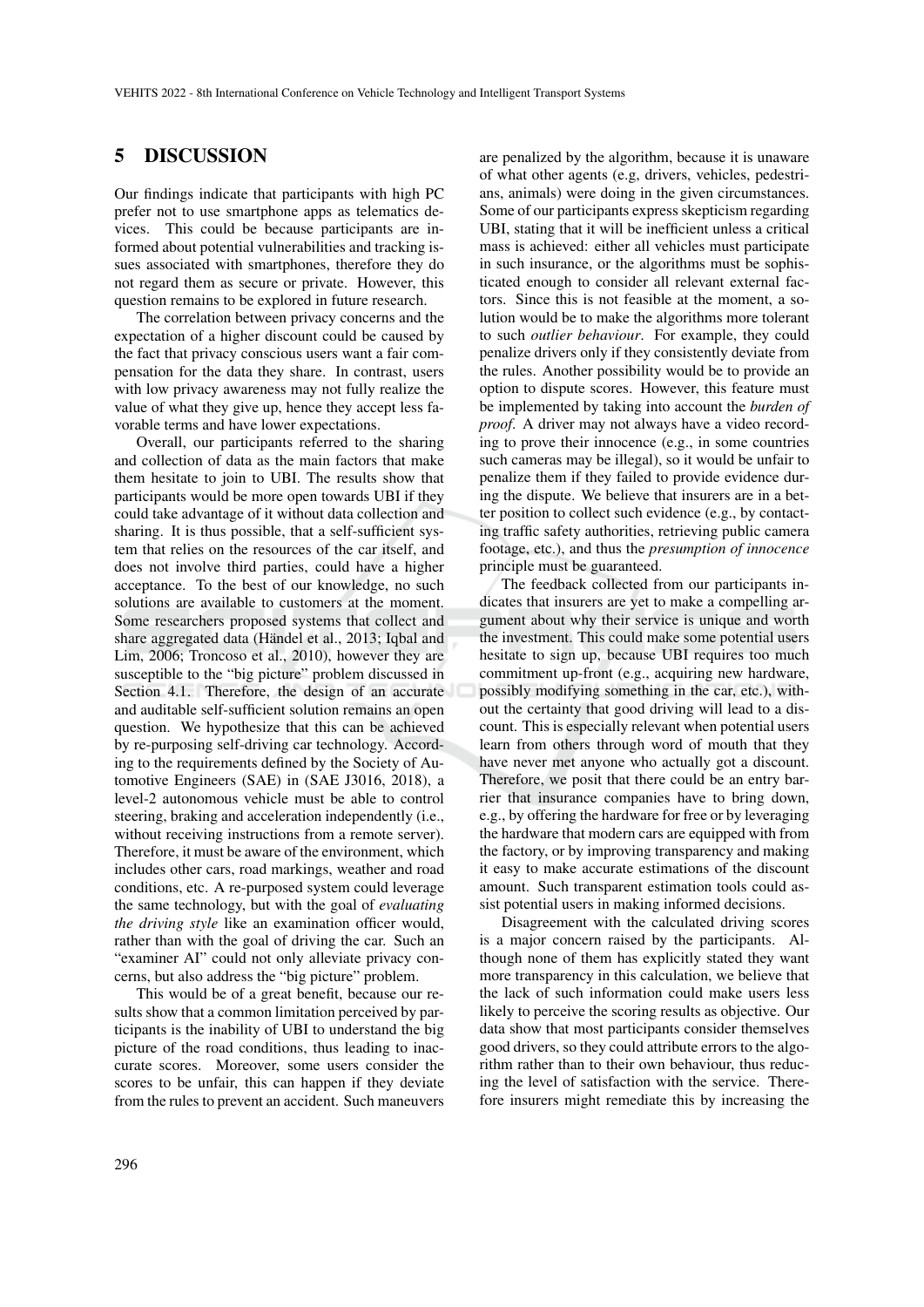transparency of all processes, including data collection, data sharing and driving score calculation.

Data portability is another concern mentioned by the participants. While Art. 20 of the General Data Protection Regulation (GDPR) guarantees the right to obtain one's data in a "structured, commonly used and machine-readable format and [..] to transmit those data to another controller without hindrance", customers in some parts of the world do not necessarily enjoy the same level of protection. It is therefore possible that adoption of UBI could be lower in regions where such protections are not available.

Regarding the most important feature in favor of UBI, the brochures of some UBI companies highlight *improving driving style* and *paying based on one's own driving style* as key advantages. However, our participants prioritized the discount on the next renewal, which can indicate that some users are focused on saving money, rather than on improving their driving style. This raises a question: *what is the users' rationale for joining UBI?* If the motivation is saving money, as participants remarked, this is included in the traditional car insurance, where drivers pay based on their historical claims. That means, even though in traditional car insurance novice drivers have a high insurance premium, they could pay less in the next years if they report no incidents to the insurer. Thus, good drivers can pay less even in traditional insurance, hence UBI should attract users with arguments other than reduced premiums. It is also possible that one's cultural background determines the extent to which the calculated discount influences adoption, however our sample is not diverse enough geographically to verify this hypothesis.

Regarding telematics devices, participants who do not have high privacy concerns prefer to use a smartphone app as a telematics device if data collection is unavoidable. This is despite usability issues that Quintero et al. (2020) identified earlier, e.g., high battery consumption or inaccurate GPS location. This suggests that users find smartphones appealing due to some benefits that outweigh these issues. For example, it could be due to (1) familiarity - they understand the user interface and there is no need to learn anything new, (2) privacy - they can turn it off when they want (e.g., when driving to certain addresses), (3) convenience - the smartphone is already used for maps and navigating, (4) cost savings - there is no need to purchase additional hardware, nor spend time setting it up, (5) perceived trust - users are used to storing sensitive data on their smartphones (e.g., photographs, correspondence), therefore they could also entrust them with their driving data. However, the usage of smartphones can lead to security issues that

non-expert users are unaware of. Specifically, if a device runs outdated software (e.g., no updates are released by the manufacturer), then it could be an easier target for attackers. Considering that only a small portion of smartphones are running the latest software (Quintero et al., 2020), insurers should carefully consider the implications of using smartphones as telematics devices. This is especially important because driving data logs can be remotely manipulated on a compromised smartphone, which could lead to a higher rate of disputes. Moreover, malicious customers could manipulate the logs themselves (e.g., delete data for the period when they drove aggressively) in order to improve their score.

#### 5.1 Recommendations

Based on the qualitative analysis of the feedback from our participants (see Sec. 4.1), we recommend insurers to work on improvements related to:

Car Sharing. If several family members use the same car, or if drivers change during a road trip, UBI should *provide a way to indicate who is currently driving the vehicle*. The data from our participants shows that such use cases are currently not handled well by their insurers. Note that the user experience must take into consideration the different types of telematics devices. While it is possible to link several smartphones to a car, or add a "user profiles" feature to a program that runs on a single smartphone, this is not an option when an embedded device is used for logging data, unless each person can somehow "check in" before they start driving.

Self-contained Systems that can evaluate the driving style without sharing data with third parties or sending it over a network would be a major step forward in addressing users' privacy concerns. Such systems would also address the "big picture" issue, because they provide fair scores even if not all vehicles on the road participate in UBI. This also applies to cases when no other vehicles are involved, e.g., a sudden braking maneuver to avoid a collision with an animal that crosses a street in a remote location. In such circumstances there is no nearby infrastructure that could provide recordings of the incident, nor are there other cars that could have caught it on their dashcam. A "discard trip" feature could be an alternative stopgap measure until self-contained systems are available. A driver could remove a trip from their history if it involved an incident like the previously described maneuver to avoid an animal on the road. Insurance providers should also consider how this functionality could be abused by drivers who use it to hide their violations. This can be addressed in different ways, e.g.,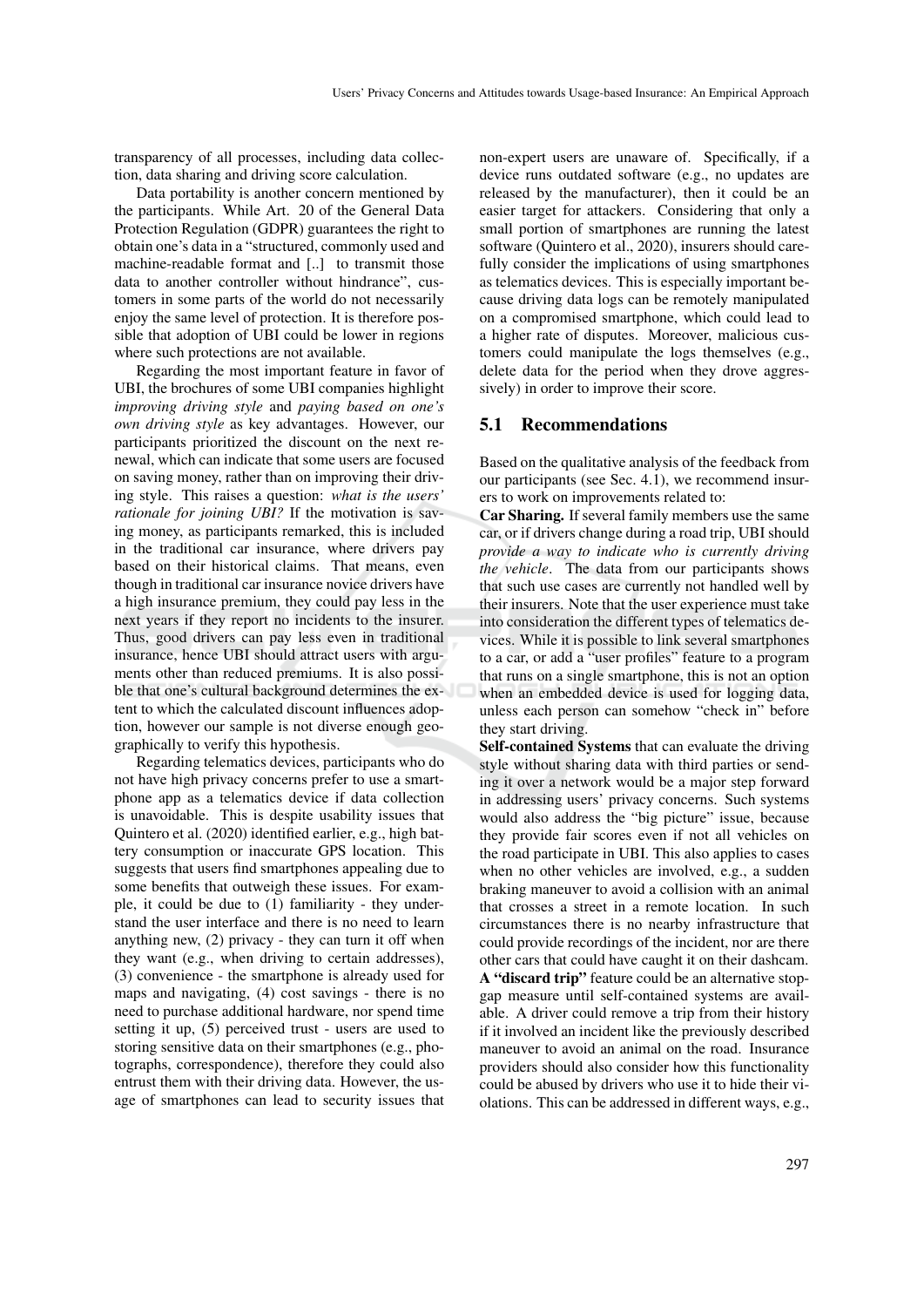to limit the number of trips that can be discarded per month, or to incur a progressively larger penalty for each discarded trip, such that the accumulated penalty would exceed the penalty of an incident one attempts to conceal.

Participants' Culture should be taken into account at the moment of implementing UBI in a specific country. Our findings indicate that most participants are focused on saving money, which could be influenced by the cost of living in the country of residence, which might also influence acceptance of UBI.

Transparency. Providing users information about the different stages in UBI (e.g., data collection, storage, processing, etc.) could increase the transparency of driving data handling and score calculation (Quintero et al., 2020). Following the participants' preference about driving feedback, the insurers could provide this information by Email or smartphone app. UBI should provide clear information about how driving data are transformed into one's driving score.

#### 5.2 Limitations

Our sample has a limited geographical distribution, as 91% of the participants come from the UK and 6% are from the USA, whereas the rest of the world adds up to less than 3%. We are therefore unable to observe variations in attitudes towards UBI that might be rooted in culture, or the way in which transport infrastructure is managed in specific countries. Considering that road design influences driving behaviour and leads to significant differences between countries in terms of traffic safety and the severity of accidents (Buehler and Pucher, 2017), we have reasons to believe that similar effects could apply to UBI and are worthy of examining in future work.

In addition, we had few participants experienced in UBI, most of them being potential users, rather than current or former ones. This is because the relative novelty of UBI makes it difficult to recruit participants with past experience.

## 6 RELATED WORKS

Aspects of UBI, such as acceptance, privacy, transparency and disadvantages have been discussed by researchers. In what follows, we summarize the findings of related literature.

After comparing several distance-based insurance programs, Litman (2007) concludes that these programs can be more beneficial for drivers and society than for insurers. He argues that drivers could get a lower premium by reducing the distance traveled,

thus benefiting society (e.g., less pollution, fewer accidents, etc.).

However, others did not find significant effects on the mileage driven after using UBI for six months (Soleymanian et al., 2019). They also found that drivers improved their driving style during the observed period, but it is not clear whether this is a long-lasting effect.

Quintero et al. (2020) analyzed discussions in online communities of current and former users of UBI, and interviewed potential users. They found that drivers may identify their mistakes based on feedback, and thus drive more cautiously, hence reduce the frequency of accidents. In addition, insurers may have a more accurate risk estimation by analysing collected driving data.

The disadvantages of UBI discussed in literature are usually related to privacy concerns, discrimination, dangerous driving, lack of transparency (e.g., data usage, unclear evaluation criteria), and the investment costs for the insurer (Arvidsson et al., 2011; Derikx et al., 2016; Soleymanian et al., 2019; Quintero et al., 2020). For example, drivers could provoke dangerous situations while attempting to guess how the scoring works, due to lack of algorithmic transparency (Quintero et al., 2020). Discrimination can occur because most UBI programs to date target young drivers or people with little driving experience. Privacy concerns in UBI are related to the collection of drivers' location via GPS (Soleymanian et al., 2019; Quintero et al., 2020). Although some UBI programs do not use location to determine the driving score, several authors argued that privacy could be compromised by inferring locations through combinations of factors like: distance traveled, speed and time of driving, speed limits, start location or previous destinations (Dewri et al., 2013; Gao et al., 2014; Wahlström et al., 2016; Bellatti et al., 2017).

Some academic solutions have been designed to mitigate these privacy concerns, though at the time of this writing they are not yet implemented in practice. In particular, they attempt to solve the problem by performing all the calculations locally, and only sending aggregated data to the insurer (Händel et al., 2013; Iqbal and Lim, 2006; Troncoso et al., 2010).

Others examined the problem of UBI acceptance. Mayer finds that privacy concerns do not play a role, whereas the expected discount and hedonic motivation on driving are important acceptance factors (Mayer, 2012). Derikx et al. (2016) find that small financial rewards could motivate customers to share their driving data. Tian et al. (2020) conclude that perceived enjoyment and trust play an important role for some age groups.